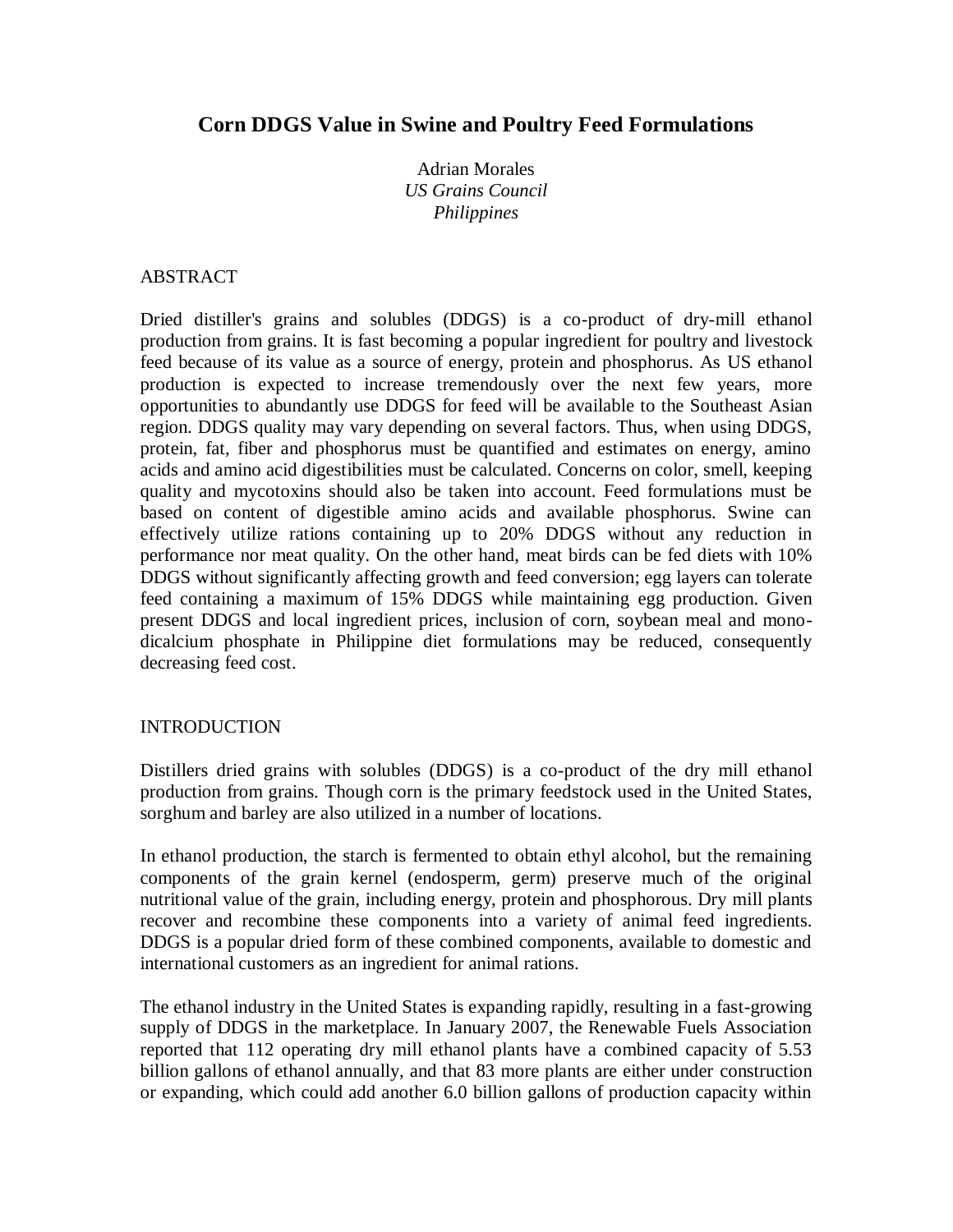the next two years. DDGS production from these ethanol plants reached 8.5 million metric tons in calendar year 2006, and is expected to climb to 36 million tons by 2010. DDGS offers an opportunity for cost savings in animal feed rations, and will be available in abundant quantities in the coming years. (DDGS Users Handbook, 2007)

Within the past three years, DDGS exports to Southeast Asia have tremendously increased, from 25,000 metric tons in 2004 up to 192,000 metric tons by end of last year. The Philippines is the corn co-product's largest user, making up approximately one-third of the region"s import volumes. On the other hand, DDGS consumption in Indonesia and Vietnam may reach a two-fold increase before the end of 2007. A table summarizing exports to the SEA region is shown below:

|              | 2004   | 2005    | 2006    | Jan-Jun '07 |
|--------------|--------|---------|---------|-------------|
|              |        |         |         |             |
| Indonesia    | 11,516 | 46,523  | 43,764  | 31,323      |
| Malaysia     | 12,475 | 34,475  | 29,970  | 16,971      |
| Philippines  | 958    | 11,758  | 62,465  | 35,088      |
| Thailand     | 10     | 12,802  | 38,140  | 18,871      |
| Vietnam      | 633    | 19,869  | 17,979  | 27,092      |
| <b>TOTAL</b> | 25,592 | 125,427 | 192,318 | 129,345     |

Table1. US DDGS Exports to Southeast Asia (MT)

## NUTRIENT COMPOSITION

Several studies have been undertaken to determine the feeding value of DDGS to both swine and poultry. Research have either estimated energy, crude nutrient concentration or digestibility values. When buying DDGS, the following nutrient specifications may be used as a guide:

Moisture- maximum 12% Crude protein- minimum 26.5% Crude fat- minimum 9.5% Crude fiber- maximum 8%

Alternatively, since there is considerable variability in protein and fat values, a number of buyers specify for "Profat" (percentage protein + percentage fat) not to fall below 36%. In addition, a number of DDGS users may look for guarantees in terms of available phosphorus (minimum 0.55%), acid detergent fiber (maximum 12%), neutral detergent fiber (maximum 40%) and lysine to protein ratio (minimum 2.8)- these specifications though are not very common in most transactions.

Once proximate analysis results of DDGS have been determined, values for metabolizable energy, total amino acids and digestible amino acids can be calculated from a number of prediction equations. Most of these equations were derived from university and/or industry trials and have repeatedly proven to be sufficiently accurate.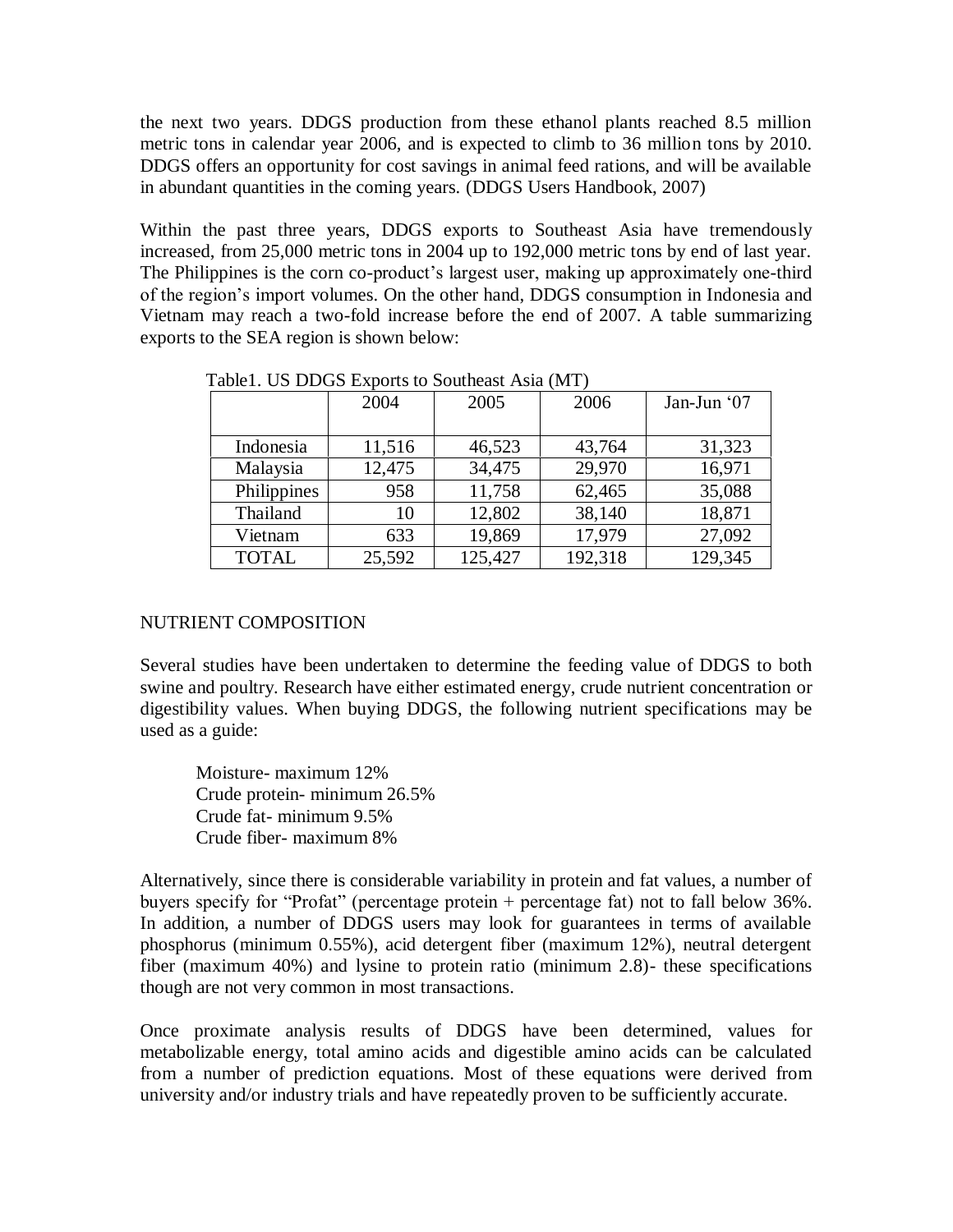#### **ENERGY**

Swine metabolizable energy (SME) values from literature and recent studies ranged from 3032-3897 kcal/kg. Estimates from the NRC (1998) suggests a lower value as their prediction was based on the higher crude fiber and lower crude fat levels of DDGS taken from traditional ethanol plants. In contrast, the higher fat and lower fiber in material produced from new generation ethanol plants yield relatively higher SME, as investigated by Shurson (2002) and Pederson et al (2007). Stein (2006), confirmed in an energy digestibility trial that DDGS SME value is equal to, if not greater than that of corn.

Metabolizable energy (TMEn) values from university studies ranged from 2820-2899 kcal/kg as obtained by Noll (2004), Lumpkins and Batal (2005), Fastinger, et al (2006), Batal and Dale (2006), and Parsons et al (2006). It is important to note that these recent estimates of energy are substantially higher than the value of 2,480 kcal ME/ kg reported by the NRC (1994).

A summary of energy estimates are indicated in the next two tables:

| ME.           | <b>Source</b>        |  |
|---------------|----------------------|--|
| 3032          | <b>NRC 1988</b>      |  |
| 3370          | Spiehs 1999          |  |
| 3592          | Shurson 2002         |  |
| 3897          | Pedersen et al. 2005 |  |
| Equal to corn | Stein 2006           |  |

Table 2. DDGS Swine ME estimates, kcal/kg

| ME   | <b>Source</b>           |  |
|------|-------------------------|--|
| 2480 | <b>NRC 1994</b>         |  |
| 2834 | <b>Noll 2004</b>        |  |
| 2864 | Fastinger 2006          |  |
| 2820 | Batal and Dale 2006     |  |
| 2899 | Lumpkins and Batal 2006 |  |
| 2858 | Parsons et al 2006      |  |

Table 3. DDGS Poultry TMEn estimates, kcal/kg

#### AMINO ACIDS

Novus International Inc. has developed regression equations towards the estimation of amino acids in DDGS. However, due to the differences in processing methods (drying time and temperature, etc) and nutrient variability of corn used as feedstock in ethanol production, equations for lysine, arginine and tryptophan registered correlation values below 50%. Nonetheless, the values obtained from these formulas are comparable with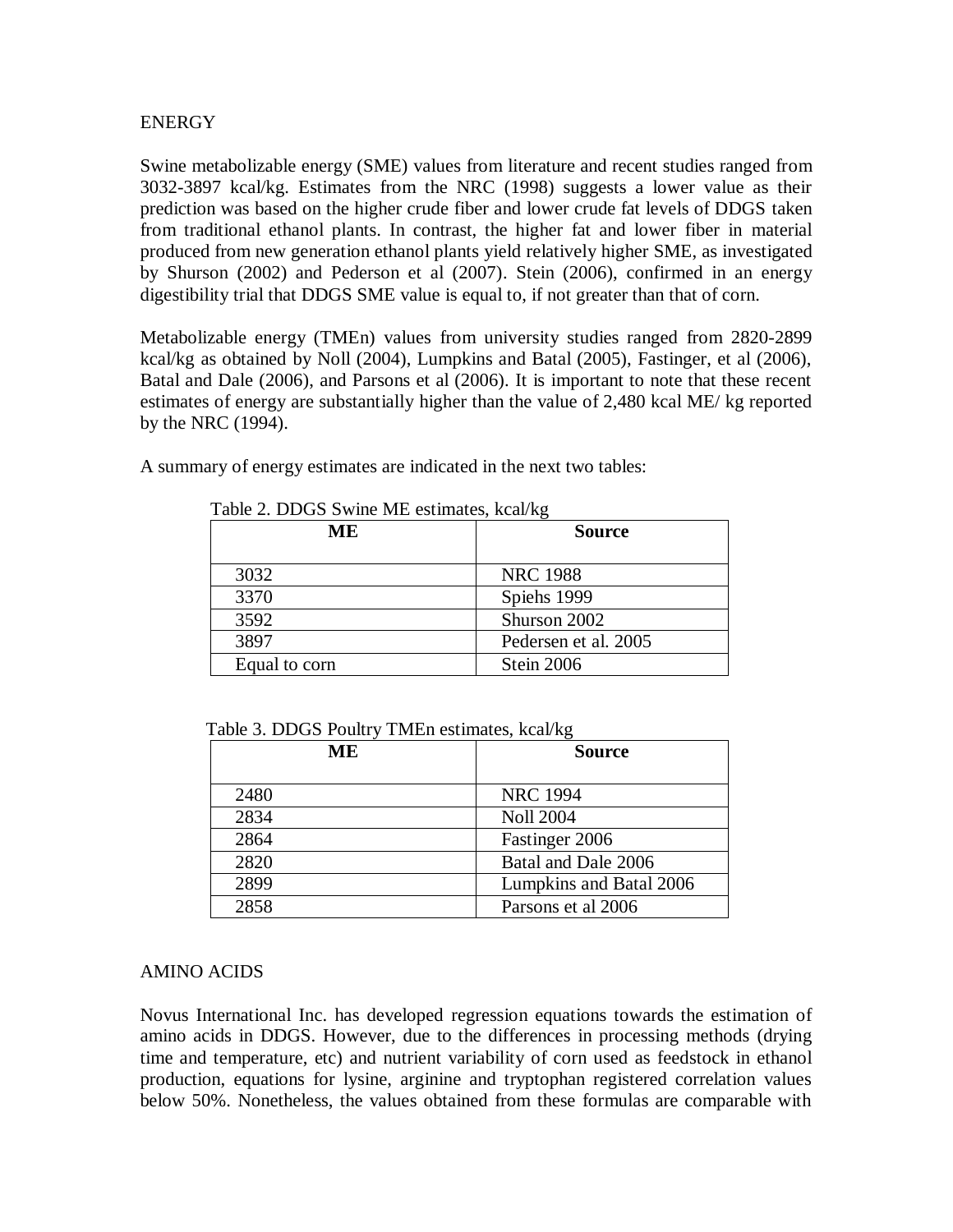that of published DDGS amino acid data and may be effectively used as a guide by feed formulators.

| Amino Acid  | Equation                                                                                          |      |  |
|-------------|---------------------------------------------------------------------------------------------------|------|--|
|             |                                                                                                   |      |  |
| Arginine    | $y = 0.07926 + 0.03938$ <sup>*</sup> CP                                                           | 0.48 |  |
| Cystine     | $y = 0.11159 + 0.01610*CP + 0.00244*Fat$                                                          | 0.52 |  |
| Isoleucine  | $y = -0.23961 + 0.04084*CP + 0.01227*Fat$                                                         | 0.86 |  |
| Leucine     | $y = -1.15573 + 0.13082$ <sup>*</sup> CP + 0.06983 <sup>*</sup> Fat                               | 0.86 |  |
| Lysine      | $y = -0.41534 + 0.04177 \cdot \text{CP} + 0.00913 \cdot \text{Fiber}$                             | 0.45 |  |
| Methionine  | $y = -0.17997 + 0.02167$ <sup>*</sup> CP + 0.01299 <sup>*</sup> Fat                               | 0.78 |  |
| <b>TSAA</b> | $y = -0.12987 + 0.03499 \cdot \text{CP} - 0.00229 \cdot \text{Fact2} + 0.05344 \cdot \text{Fact}$ | 0.73 |  |
| Threonine   | $y = -0.05630 + 0.03343 \cdot \text{CP} - 0.00141 \cdot \text{Fact2} + 0.02989 \cdot \text{Fact}$ | 0.87 |  |
| Tryptophan  | $y = 0.01676 + 0.0073$ <sup>*</sup> CP                                                            | 0.31 |  |
| Valine      | $y = 0.01237 + 0.04731$ <sup>*</sup> CP + .00054185 <sup>*</sup> Fat2                             | 0.81 |  |

Table 4 . Novus International, regression equations for amino acid prediction in DDGS

Batal and Dale (2006), Fiene et al. (2006), Parsons et al. (2006), Fastinger et al. (2006) produced data on digestibility of amino acids. For most of the amino acids, results obtained between trials were numerically consistent. Lysine values however, showed a larger variation between values obtained. Dr Park Waldroup from the University of Arkansas recently summarized the numbers from these experiments and came up with values from the group"s weighted average, a shown in the following table:

| Amino acid      | $N = 8$ | $N = 47$ | $N = 20$ | $N = 5$ | Weighted |
|-----------------|---------|----------|----------|---------|----------|
|                 |         |          |          |         | Average  |
| Arginine %      | 84.1    | 85.2     |          | 88.3    | 85.3     |
| Histidine %     | 84.1    |          |          | 85.3    | 84.5     |
| Isoleucine %    | 83.3    | 81.8     |          | 84.1    | 82.2     |
| Leucine %       | 88.6    | 89.3     |          | 90.2    | 89.3     |
| Lysine %        | 69.6    | 65.9     | 71       | 76.5    | 68.5     |
| Methionine %    | 86.8    | 86.1     | 88       | 88.5    | 86.8     |
| Cystine %       | 73.9    | 77.6     | 77       | 81.6    | 77.3     |
| Phenylalanine % | 87.5    |          |          | 88.0    | 87.7     |
| Threonine %     | 74.5    | 74.6     | 76       | 77.5    | 75.1     |
| Tryptophan %    | 82.8    | 83.9     |          | 88.2    | 84.1     |
| Valine %        | 79.3    | 81.8     |          | 81.4    | 81.4     |
| Serine %        | 81.9    |          |          | 84.3    | 82.8     |

Table 5. Amino acid digestibility coefficients of DDGS, Poultry

Digestibility coefficients for amino acids in swine were determined from the University of Illinois. Stein (2007) in a recent article showed that there is a large variability in amino acid values, especially for lysine. The average values he obtained were however quite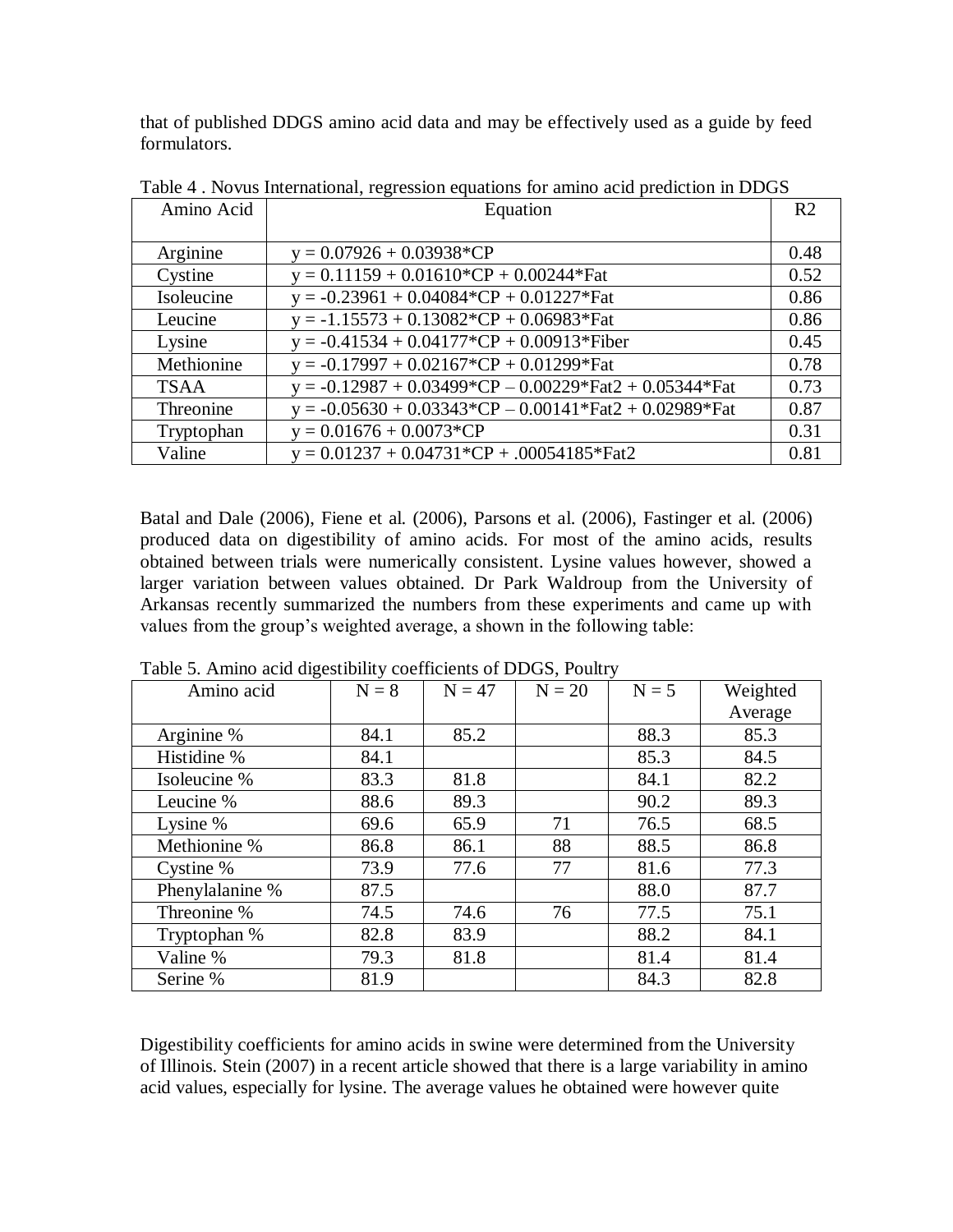similar to values obtained from studies at Kansas State University. Details follow in the next two tables:

| <b>Amino Acid</b> | Range     | Average | <b>NRC</b> |
|-------------------|-----------|---------|------------|
| Lysine            | $44 - 78$ | 63      | 59         |
| Threonine         | $62 - 83$ | 71      | 65         |
| Methionine        | $74 - 89$ | 82      | 75         |
| Tryptophan        | $54 - 80$ | 69      |            |
| Isoleucine        | $67 - 83$ | 76      | 79         |
| Arginine          | 74 - 92   | 81      |            |
| Valine            | $66 - 82$ | 75      |            |

Table 6. Digestibility coefficients of amino acids in DDGS, Swine

Source: Stein, 2007, University of Illinois

Table 7. Digestibility coefficients of amino acids in DDGS, Swine

| <b>Amino Acid</b> | $\frac{0}{0}$ | <b>Amino Acid</b> | $\frac{0}{0}$ |
|-------------------|---------------|-------------------|---------------|
| Lysine            | 62            | Isoleucine        | 75            |
| Threonine         | 71            | Leucine           | 83            |
| Methionine        | 82            | Valine            | 75            |
| Cystine           | 82            | Arginine          |               |
| Tryptophan        | 70            | Phenylalanine     |               |

Source: KSU Swine Day, 2007, Kansas State University

## **PHOSPHOROUS**

In Philippine diet formulations, phosphorus is one of the more expensive nutrients, next to energy and lysine. The most notable studies on phosphorus availability in DDGS were conducted by Lumpkins and Batal (2005) and Martinez, Amezcua et al (2005) for poultry and Widmer et al (2007) and Pederson (2007) for swine. Average availability were 61% for poultry and 59% for swine.

| Table 8. Phosphorus availability in DDGS |  |
|------------------------------------------|--|
|------------------------------------------|--|

| Author                    | Year | Species | % Availability of |
|---------------------------|------|---------|-------------------|
|                           |      |         | Phosphorus        |
| <b>Lumpkins and Batal</b> | 2005 |         | 68                |
|                           |      | poultry | 54                |
| Martinez, Amezcua et al.  | 2005 |         | 62                |
|                           |      | poultry | 62                |
| Widmer et al.             | 2007 | swine   | 59                |
|                           |      |         |                   |
| Pedersen et al            | 2007 | swine   | 59                |
|                           |      |         |                   |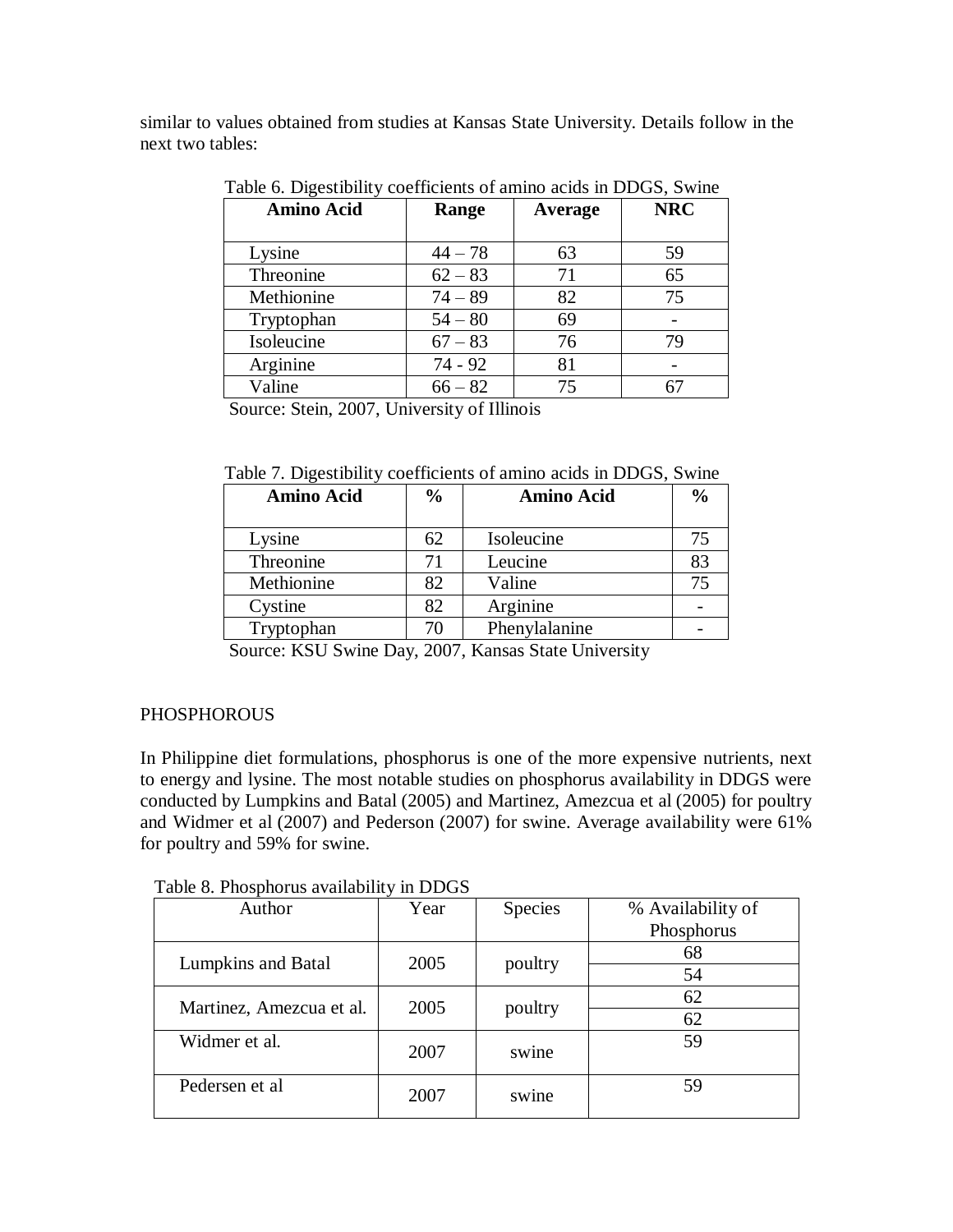#### QUALITY CONSIDERATIONS

#### Bulk density and particle size

In a study at the University of Minnesota, DDGS samples were taken from 16 ethanol plants situated in Minnesota, South Dakota and Missouri. Bulk density averaged 35.7+ 2.79 lbs/ $ft^3$  with a range of 30.8 to 39.3 lbs/ $ft^3$ . Coefficient of variation for this survey was 7.8%

Particle size was also determined from the same set of samples. Data set average was 1282+ 305 microns with a range 612 to 2125 microns. There is considerably a large variation for this parameter, with  $CV=24\%$ . Since mean particle size for mash feeds intended for poultry and swine is 600-800 microns, the result obtained suggests the need to further grind DDGS.

#### Color and Smell

Color can give a rough estimation of DDGS quality. In most cases, golden DDGS will be of high quality. However, DDGS which is darker in colour may be due to syrup added back to the Dried Distiller"s Grains. New ethanol plants would produce DDGS of better quality and colour compared to older plants.

It is worthwhile noting that DDGS with golden color will have higher L-values (an indication of "lightness"). Data from Batal (2007) suggests a high correlation value between L-value and lysine digestibility.

#### Shelf Life and Fat Stability

Unless the moisture of DDGS exceed 12%, its shelf life appears to be many months. This was obtained in a 16-week study in Mexico where the corn co-product was subjected to temperatures of 8.4-28 degrees centigrade. This was further confirmed in a 10-week trial in Taiwan where environmental temperatures averaged more than 32 degrees centigrade and humidity was in excess of 90%.

#### Mycotoxins

The fermentation process used in production of DDGS concentrates the mycotoxins three-fold. Zearalenone, aflatoxin, vomitoxin, fumonisin and T2 toxin may be present if in DDGS if the grain delivered to the ethanol plant is contaminated. However, the risk of contamination is very low since most US ethanol plants monitor incoming grain quality with approved test kits and reject deliveries that may be contaminated.

If ELISA test kits are used on DDGS, false positive determinations often occur and are invalid. It is suspected that DDGS contain certain salts and oxidizers that affect detection. (Shurson,2005). Currently, ELISA test kits for vomitoxin and fumonisin have been validated against standard methods and found acceptable for use. On the other hand, High Performance Liquid Chromatography (HPLC) and Thin Layer Chromatography (TLC) are the only acceptable test methods for the other mycotoxins.